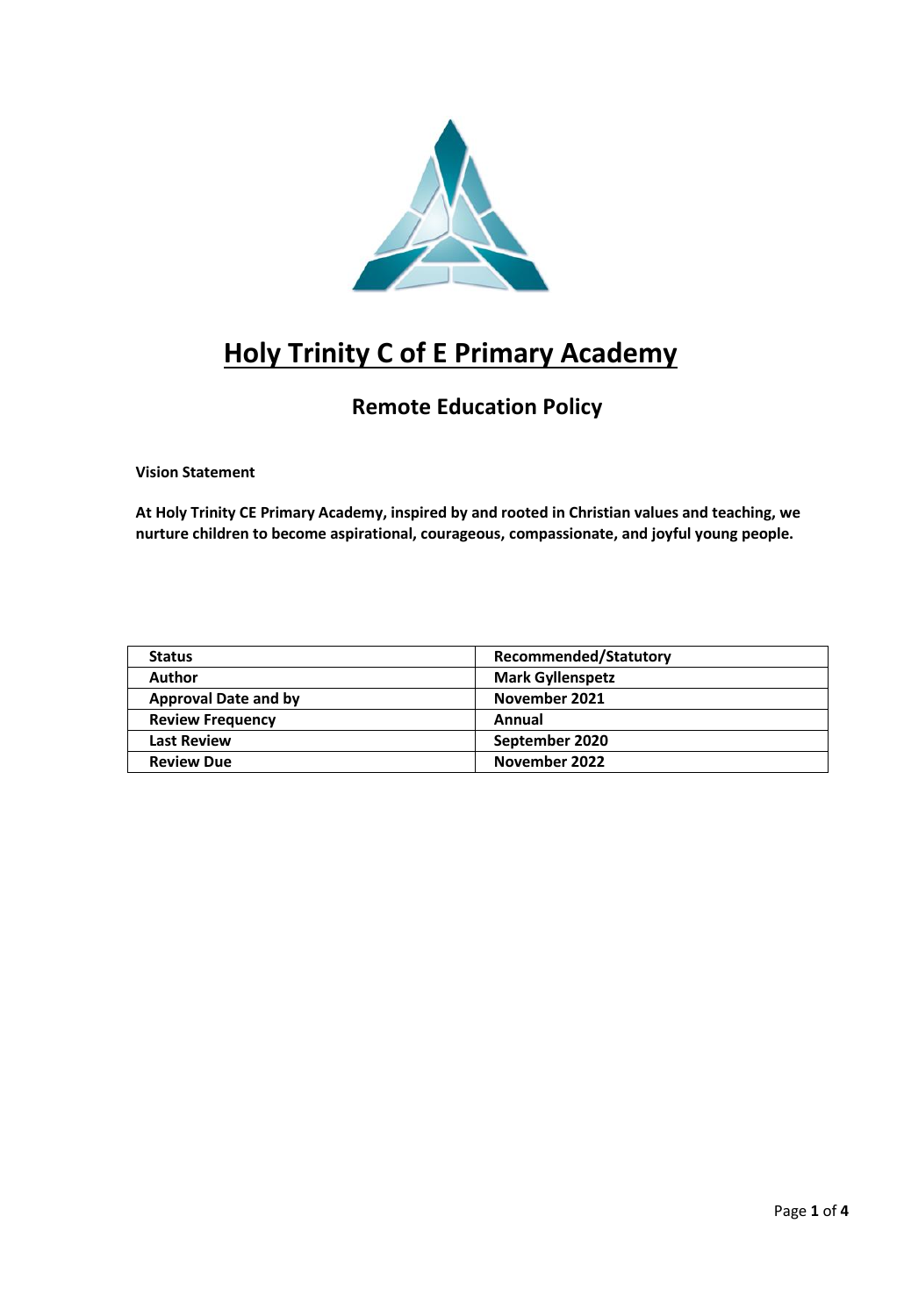### **Contents**

| $1 \quad \blacksquare$ |  |
|------------------------|--|
| $\overline{2}$         |  |
| 3                      |  |
| 4                      |  |
| 5                      |  |
| 6                      |  |
| $\overline{7}$         |  |
| 8                      |  |
| 9                      |  |
|                        |  |

#### <span id="page-1-0"></span>**1 Statement of School Philosophy**

1.1 Holy Trinity CE Primary Academy will always strive to be creative, innovative and to support our parents/children in the best way possible to make learning purposeful and challenging. Our strategy for remote learning continues this.

#### <span id="page-1-1"></span>**2 Aims**

- 2.1 This Remote Education Policy aims to:
	- Ensure consistency in the approach to remote learning for all pupils (Inc. SEND) who aren't in school through use of quality Online and offline resources.
	- Include continuous delivery of the core school curriculum to all children should they be forced to remain at home due to medical advice relating to Covid-19.
	- Support effective communication between the school and families and support attendance

#### <span id="page-1-2"></span>**3 Who is this policy applicable to?**

- A child (and their siblings if they are also attending Holy Trinity) who is absent because they are awaiting test results and the household is required to self-isolate. The rest of their class are attending school and being taught as normal.
- A child's class is not permitted to attend school because they, or another member of their class, have tested positive for Covid-19.
- 3.1 Remote learning will be shared with families when they are absent due to Covid related reasons and will be uploaded at the discretion of the class teacher to best cover the specific absence and curriculum content missed.

#### <span id="page-1-3"></span>**4 Content and Tools to Deliver Remote Education**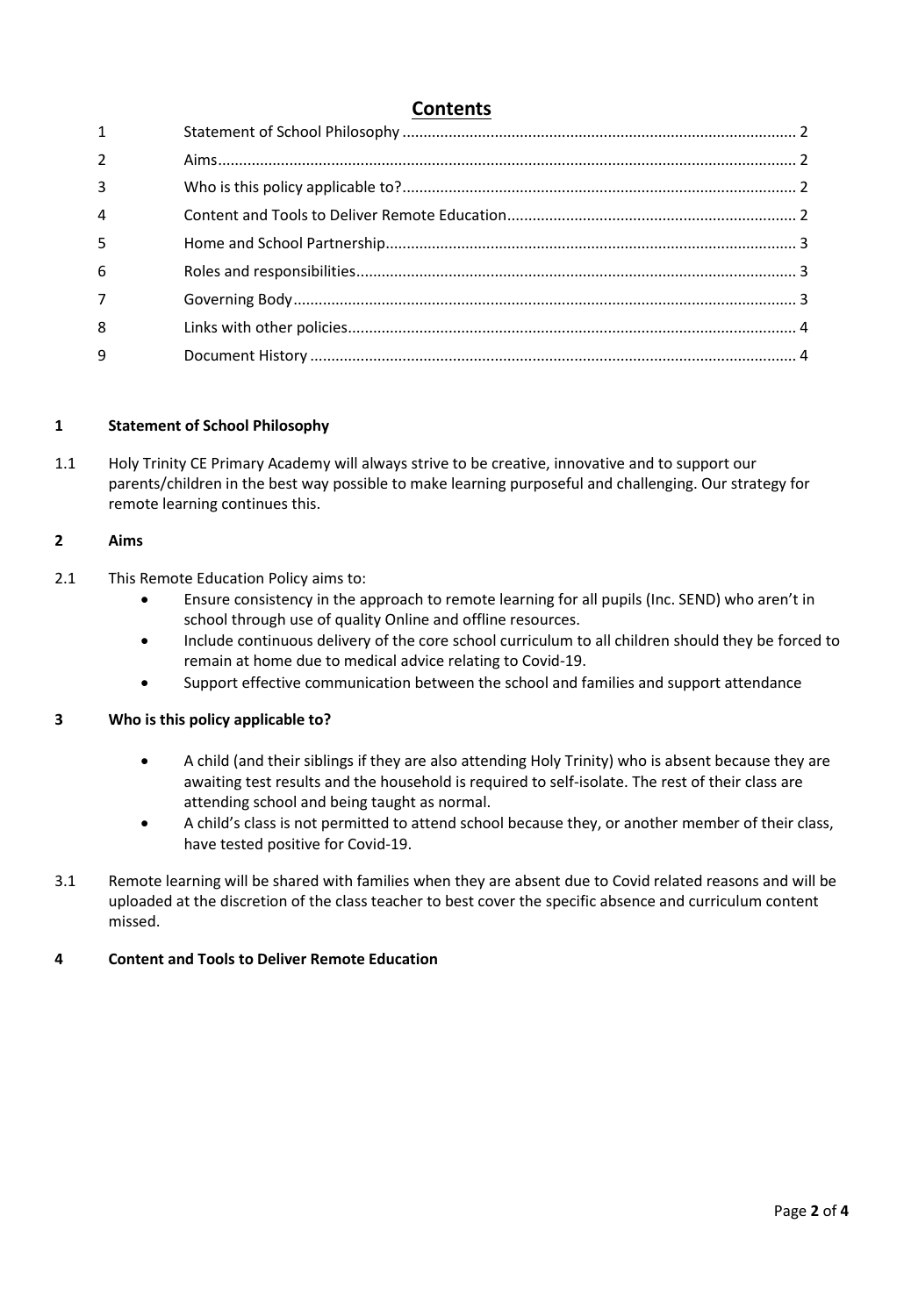4.1 Holy Trinity uses the online learning platform "Moodle" to deliver remote learning to students in the event of their absence from the classroom. Teachers upload relevant work which can then be accessed on a computer, tablet, or smartphone. Children's work can be submitted for marking through the same platform. The work that is uploaded is selected by the individual teacher to best meet the needs of the absent pupils and their families. This will include 'work packs' of maths, reading and writing work aligned to each year group, available for the first day of absence. Topic and theme work will be available from 24 hours after the notified absence.

#### <span id="page-2-0"></span>**5 Home and School Partnership**

- 5.1 Holy Trinity wishes to work collaboratively with parents and carers to ensure that remote learning is as effective as possible for the children concerned.
- 5.2 We encourage parents to support their children's work, including finding an appropriate place to work and, to the best of their ability, support pupils with work encouraging them to work with good levels of concentration.
- 5.3 Should there be any queries regarding the work set, parents should contact the teacher promptly via the Moodle messaging service. The teacher may not be able to respond immediately, as they may be engaged in teaching, but they will endeavour to reply as soon as possible. Parents and carers should keep messages short and factual and avoid "bombarding" the teacher with messages which do not pertain to specific tasks that have been set for their children.

#### <span id="page-2-1"></span>**6 Roles and responsibilities**

#### 6.1 Teachers

- When providing remote learning resources, teachers will be available during normal school hours (9am – 3pm). Parents and carers should not expect a reply to specific questions outside of these hours although teachers may answer these at their discretion.
- When providing remote learning, teachers are responsible for: Setting work:
- Teachers will set work for the pupils in their classes, which will .
- The work set should follow the curriculum areas covered in class wherever possible.
- Providing feedback on work, teachers will respond to assignments that they have set using the feedback tools on Moodle.
- Keep in touch with pupils who are not in school and their parents:
- If there is a concern around the level of engagement of a pupil/s parents or carers will be contacted via phone to assess whether school intervention can aid engagement.
- Parents or carers should communicate with the teacher using the messaging tool on Moodle as outlined above.

#### 6.2 Pupils and parents

- Staff can expect pupils learning remotely to:
- Complete work to the deadline set by teachers
- Seek help from teachers as required
- Alert teachers if they are not able to complete work
- Staff can expect parents with children learning remotely to:
- Make the school aware if their child is sick or otherwise can't complete work
- Seek help from the school if they need it

#### <span id="page-2-2"></span>**7 Governing Body**